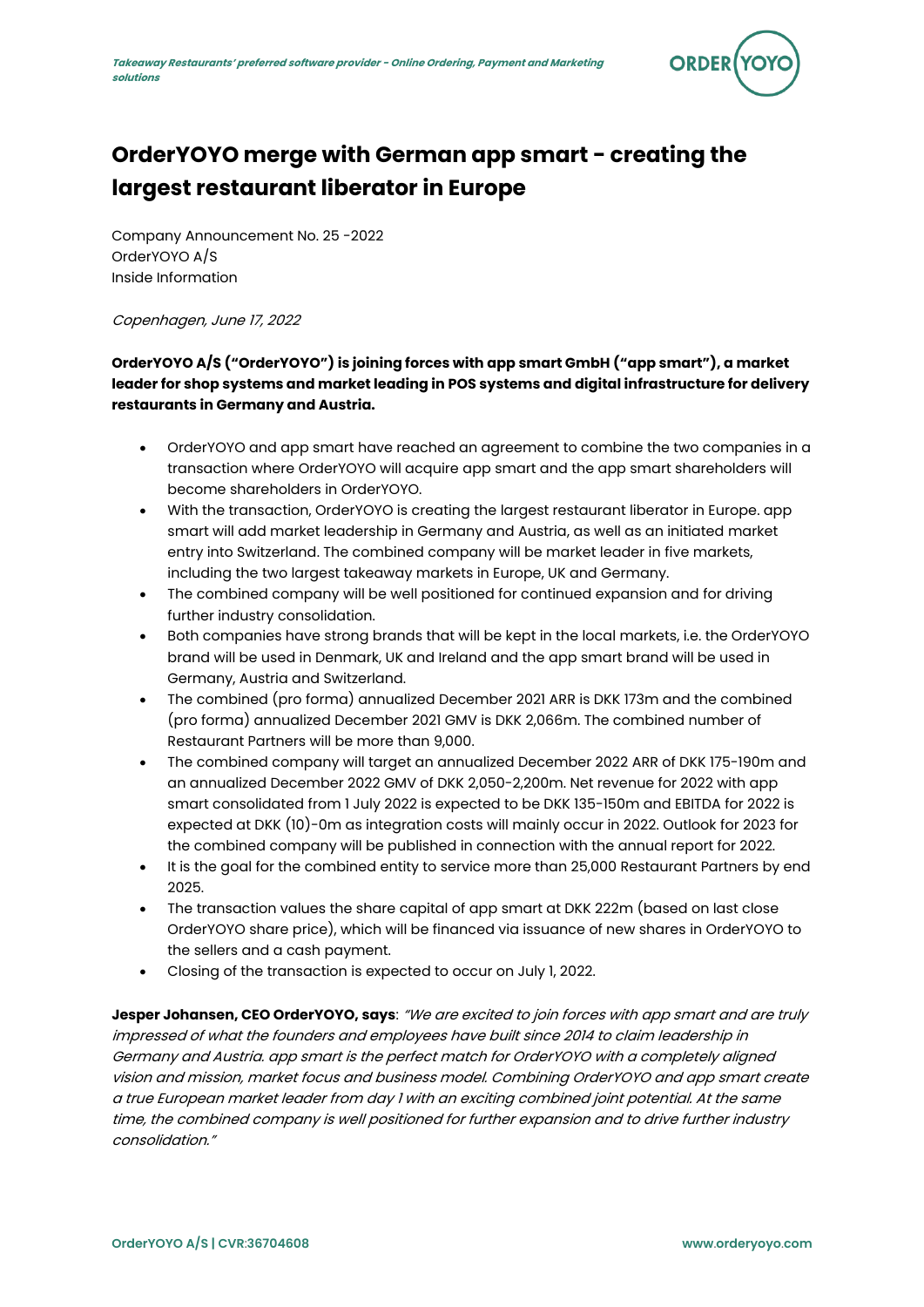

**Matthias Thom, Founder and CEO app smart, says:** "We founded app smart in 2014 with the focus to help Quick Service Restaurants. Since foundation we have focused on building strong positions in the DACH region and are today market leader in Germany and Austria. We have been on a strong growth journey in the last years – a journey we now will continue together with OrderYOYO. We at app smart are equally excited about the opportunities the merger between app smart and OrderYOYO creates for us and for our Restaurant Partners as a European market leader."

## **About app smart**

app smart, founded in 2014, is a fast-growing market leader for shop systems and market leading in POS systems and digital infrastructure for delivery restaurants in Germany and Austria. app smart has as well initiated a market entry in Switzerland and has a minor position in Poland. The company is, prior to the transaction, owned by private German investors and its two founders Matthias Thom and Boris Pomeranets.

app smart's solution for delivery restaurants includes an all-in-one solution with modern digital infrastructure and online ordering shop system in addition to a POS solution tailormade for the takeaway and restaurant market. The company focuses on direct sales to QSRs with own delivery.

app smart has more than 120 employees and is located in Wiesbaden, Frankfurt. As per May 2022, the company had more than 4,000 Restaurant Partners. app smart delivered annualized December 2021 ARR of DKK 53m and annualized December 2021 GMV of DKK 886m. Since 2019, app smart has delivered average growth in ARR per year of 81%.

#### **Strategic rationale**

The OrderYOYO and app smart combination creates the largest restaurant liberator in Europe, servicing more than 9,000 Restaurant Partners. The merger is the first step towards the combined company's overall goal of liberating more than 25,000 Restaurant Partners by end 2025. It combines two market leaders and extends the number of market leading positions in Europe from three to five and creates the European market leader from day one. OrderYOYO and app smart have a strong strategic match with completely aligned vision and mission, market focus and business model, and with no geographic overlap. The combined company will be market leader in the two largest takeaway markets in Europe, UK and Germany. Furthermore, the combined company will be well positioned for continued expansion and for driving further industry consolidation.

The transaction provides upsell potential – both ways. app smart will leverage OrderYOYO's marketing solutions and OrderYOYO is to leverage app smart's own POS system and create customer stickiness via combined offerings. It will also enable further scaling of technology development efforts. Both companies have strong brands that will be kept in the local markets, i.e. the OrderYOYO brand will be used in Denmark, UK and Ireland and the app smart brand will be used in Germany, Austria and Switzerland.

The combined (pro forma) annualized December 2021 ARR is DKK 173m and the combined (pro forma) annualized December 2021 GMV is DKK 2,066m.

The outlook for 2022 is updated, subject to closing of the transaction. The combined company will target an annualized December 2022 ARR of DKK 175-190m (compared to DKK 140-170m as previously communicated) and an annualized December 2022 GMV of DKK 2,050-2,200m (compared to DKK 1,400-1,700m as previously communicated). Net revenue for 2022 with app smart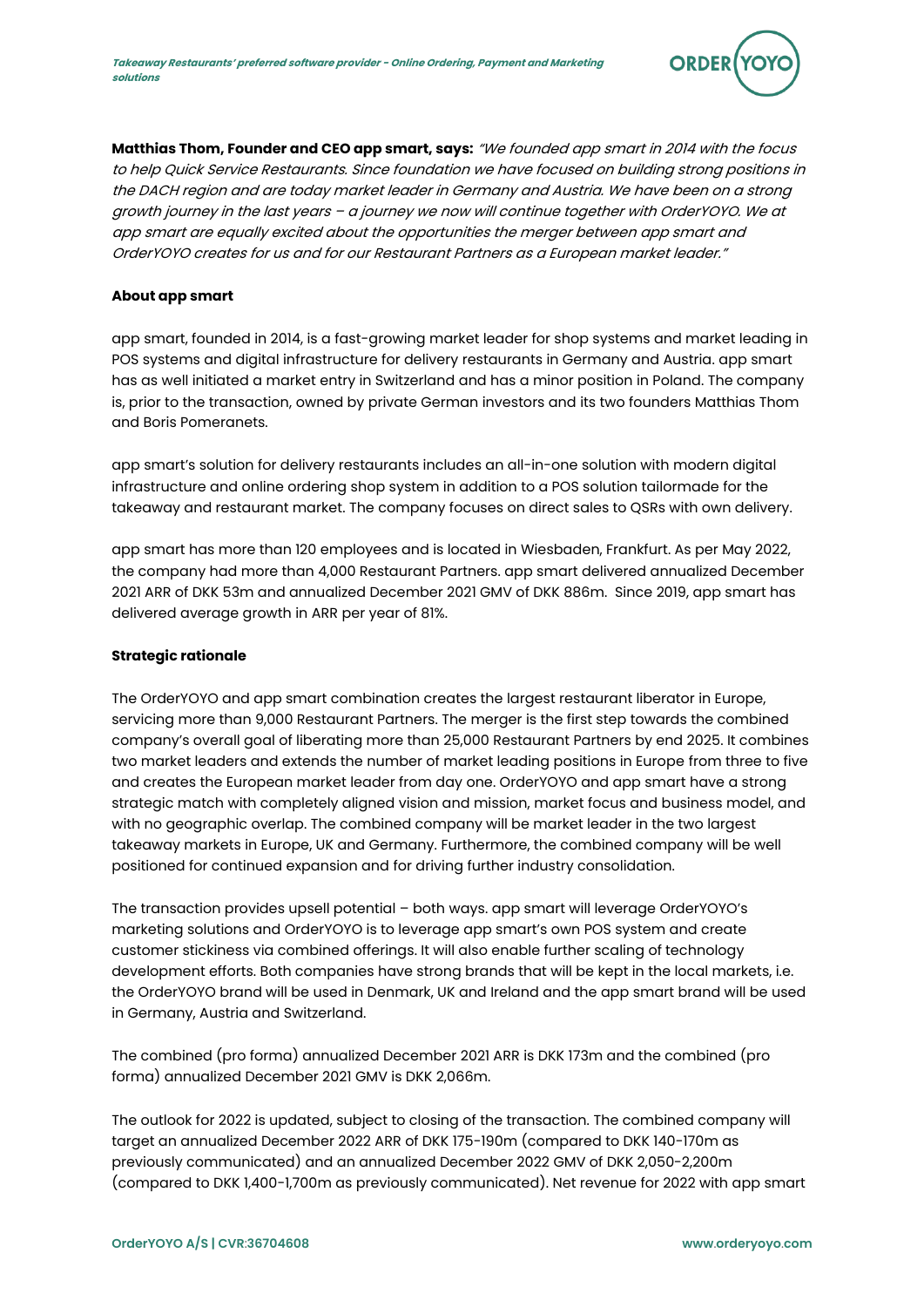

consolidated from 1 July is expected to be DKK 135-150m (compared to DKK 120-135m as previously communicated) and EBITDA for 2022 is expected at DKK (10)-0m (compared to DKK 5-15m as previously communicated) as integration costs will mainly occur in 2022. Outlook for 2023 for the combined company will be published in connection with the annual report for 2022.

## **The transaction**

OrderYOYO and app smart have reached an agreement to combine the two companies in a transaction where OrderYOYO will acquire app smart and the app smart shareholders will become shareholders in OrderYOYO. OrderYOYO will acquire certain shares in app smart by way of a share transfer, and the remaining shares in app smart will be contributed in-kind into OrderYOYO in exchange for new shares in OrderYOYO.

Payment to the sellers consists of 29,608,901 shares in OrderYOYO and DKK 22.3m in cash. The share payment of the transaction will be settled by issuance of new shares and the cash payment is funded by available cash. The new shares will be issued pursuant to the board's existing authorization in the articles of association and in accordance with the exemption to the obligation to publish a prospectus in article 1, subsection 4(b) of Regulation (EU) 2017/1129 of 14 June 2017 on prospectuses to be published when securities are offered to the public or admitted to trading on a regulated market (Prospectus Regulation). The app smart shareholders will enter into lock-up agreements with OrderYOYO on similar terms as the lock-up agreements entered into by certain existing shareholders prior to the admission to trading in July 2021 and extended in connection with the private placement in March 2022, meaning that 50% of the locked-up shares will be released 2 January 2023, additionally 25% of the locked-up shares will be released 2 July 2023 and the remaining 25% of the locked-up shares will be released 2 January 2024.

Based on the shares outstanding post issuance of new shares, the shareholders in app smart will own 33.9% of the outstanding shares in OrderYOYO, and the existing shareholders in OrderYOYO will own 66.1%.

The transaction values the share capital of app smart at DKK 222m based on last close OrderYOYO share price of DKK 6.75 per share.

app smart's management will both take significant leadership positions in the combined company. Matthias Thom will in addition to CEO DACH become Deputy Group CEO and Boris Pomeranets will in addition to CFO DACH become Chief Investment Officer of the combined company.

Updated outlook and financial impact from the acquisition are subject to exact timing of closing of the transaction. Closing is expected to occur on July 1, 2022.

Danske Bank is acting as financial adviser to OrderYOYO, Deloitte is acting as transaction service adviser to OrderYOYO. Accura is acting as main legal adviser to OrderYOYO.

## **Presentation**

In connection with the publication of the acquisition, OrderYOYO will host an online conference on June 17, 2022 at 14:00 CEST.

Register for the conference at: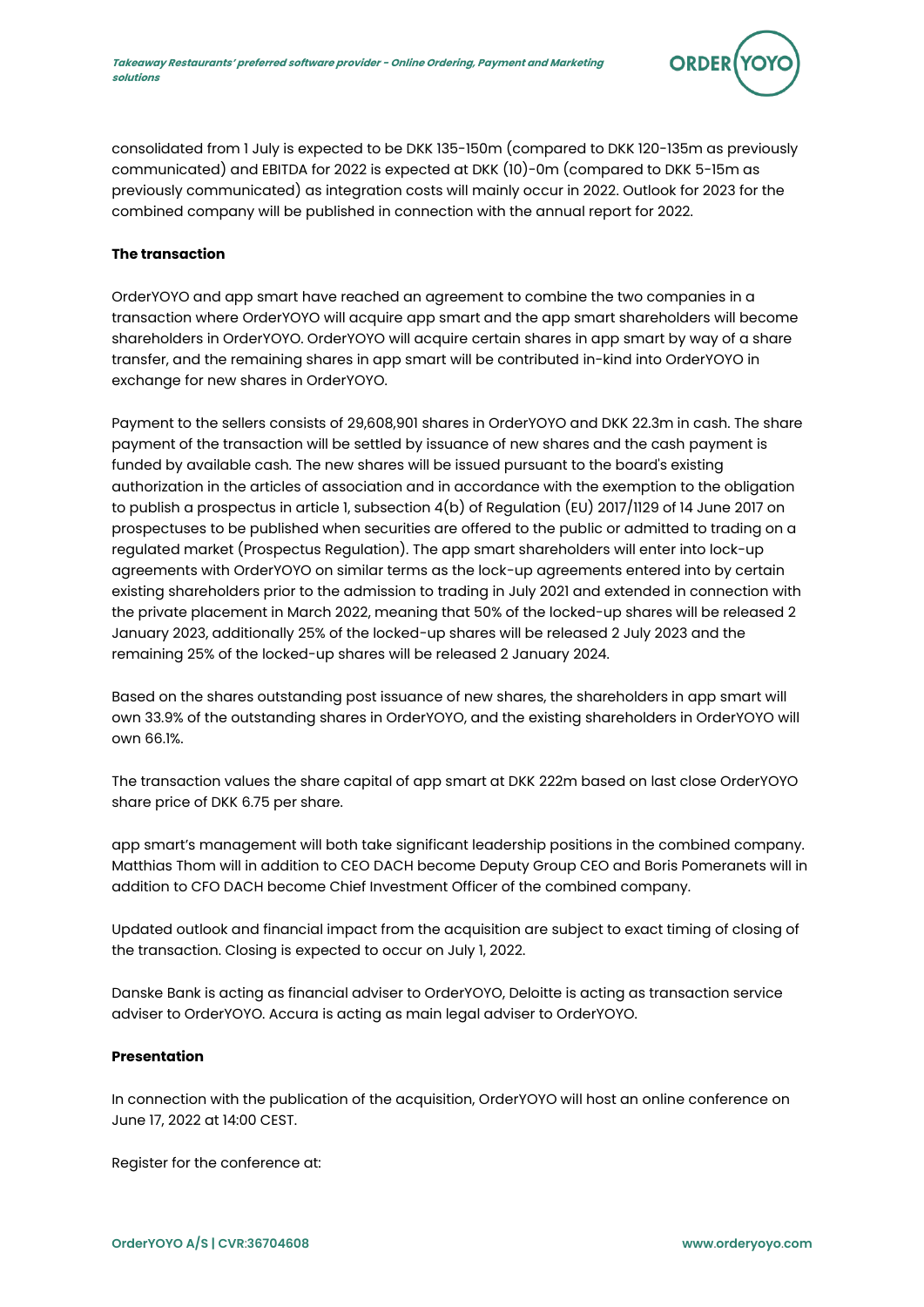

## [https://hcandersencapital643.clickmeeting.com/orderyoyo/register](https://urldefense.com/v3/__https:/eur02.safelinks.protection.outlook.com/?url=https*3A*2F*2Fhcandersencapital643.clickmeeting.com*2Forderyoyo*2Fregister&data=05*7C01*7C*7Cf750224041f24232185e08da4de6d59a*7C0edf54b0dc9e4f8f8ea40619cce0216e*7C0*7C0*7C637907951065760632*7CUnknown*7CTWFpbGZsb3d8eyJWIjoiMC4wLjAwMDAiLCJQIjoiV2luMzIiLCJBTiI6Ik1haWwiLCJXVCI6Mn0*3D*7C3000*7C*7C*7C&sdata=sjDlO0FDa8Athf9TPBHsIs7aRndqMqJxfrM5fzwzg*2B4*3D&reserved=0__;JSUlJSUlJSUlJSUlJSUlJSUlJSUl!!F_S_FTKmJFE!wKKMIUbtQjPOD9ehHUd84V6GoIzZ7LgkXtFQfayralrtUSyaGDbbdWvoMk9YqLyZqFYHptTt3FeU2TU1hFNK_uu7Swc$)

## **For additional information, please contact**

OrderYOYO A/S Jesper Johansen, CEO Mobile (+45) 21 67 84 92 Email jesper.johansen@orderyoyo.com OrderYOYO A/S Masnedøgade 26, 2100 Copenhagen Ø

## **Certified Advisor**

Grant Thornton Jesper Skaarup Vestergaard Mobile (+45) 31 79 90 00 Grant Thornton Stockholmsgade 45, 2100 Copenhagen Ø

## **About OrderYOYO**

OrderYOYO is a leading European online ordering, payment, and marketing software solution provider. OrderYOYO's solution is offered as Software-as-a-Service (SaaS) and enables small independent takeaway restaurants to have their own-branded online presence direct to consumers. OrderYOYO helps takeaway restaurants drive online takeaway orders through their own tailored software solution in the individual takeaway restaurant's own brand. We liberate restaurants.

## **IMPORTANT INFORMATION**

This announcement is not an offer to sell or a solicitation of any offer to buy any securities issued by OrderYOYO in any jurisdiction where such offer or sale would be unlawful and the announcement and the information contained herein are not for distribution or release, directly or indirectly, in or into such jurisdictions, including but not limited to, the United States, Australia, Canada or Japan.

This announcement does not constitute an offering circular, company description or other offer document and nothing herein contains an offering of securities. No one should purchase or subscribe for any securities in OrderYOYO except as described in this company announcement.

Neither the existing shares of OrderYOYO (the "Existing Shares") nor the new shares issued in connection with the transaction (the "New Shares") have been, or will be, registered under the United States Securities Act of 1933, as amended ("Securities Act"). Neither the Existing Shares nor the New Shares may be offered or sold, directly or indirectly, in or into the United States or to persons residing there. Moreover, the Private Placement is not made to persons resident in Australia, Hong Kong, Japan, Canada, New Zealand, South Africa, Switzerland, or Singapore or to persons whose participation would require the publication up of a prospectus, registration or other measures.

Certain statements in this announcement constitute forward-looking statements. Forward-looking statements are statements (other than statements of historical fact) relating to future events and the Company's anticipated or planned financial and operational performance. The words "targets", "believes", "expects", "aims", "intends", "plans", "seeks", "will", "may", "might", "anticipates", "would", "could", "should", "continues", "estimates" or similar expressions or the negative forms thereof, identify